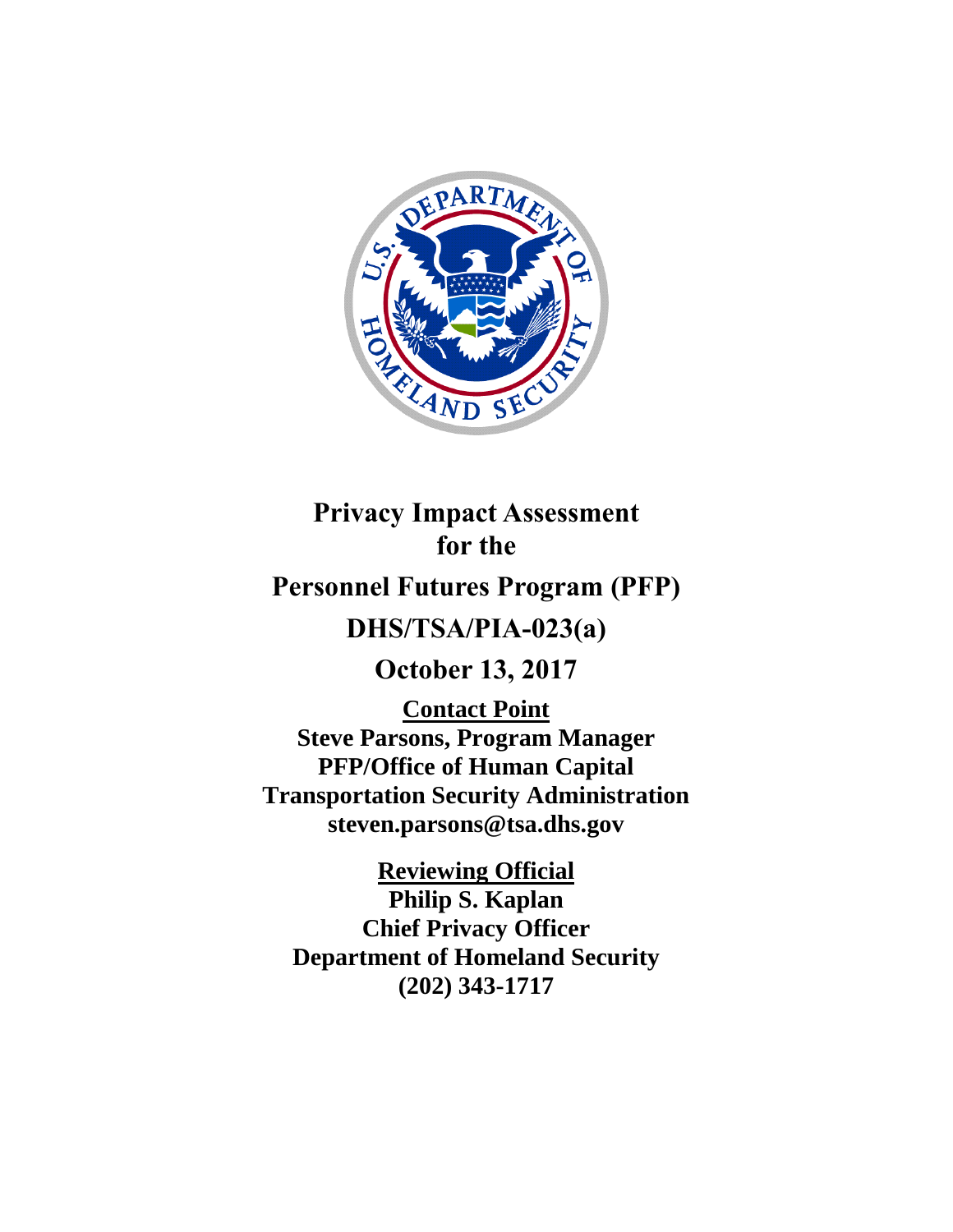

## **Abstract**

The Department of Homeland Security (DHS), Transportation Security Administration (TSA), Personnel Futures Program (PFP), supports the TSA Office of Human Capital in providing comprehensive end-to-end, integrated, and automated human capital services and capabilities for external job candidates as well as a geographically dispersed workforce located at TSA Headquarters, Regional Offices, Federal Air Marshal Service (FAMS) Field Offices, and more than 450 federal airports. This PIA is being conducted because PFP will collect, maintain, and disseminate Personally Identifiable Information (PII) on employees and members of the public who apply for employment at TSA.

## **Overview**

 $\overline{a}$ 

Under the PFP, TSA is streamlining human capital services and capabilities used to collect, store, process, and disseminate candidate and employee information for the broad spectrum of human capital functions. The PFP will replace the current HRAccess Program, providing comprehensive human capital services and capabilities for TSA applicants and employees. The PFP services and capabilities described below encompass the full lifecycle of the TSA employment process. These services and capabilities are provided by both Government and TSA-authorized service providers. The HRAccess Program PIA will be retired once the PFP is fully implemented.

#### **Recruitment and Hiring (R&H)**

TSA's recruitment efforts involve providing comprehensive professional support for all of TSA's recruitment needs – both field and Headquarters positions – including analysis, planning and strategy development, marketing, ad placement in all appropriate media, participation in and coordination of job fairs and other events, and report preparation. TSA is active with a variety of focused recruitment initiatives, including: Veterans, Women, Diversity, Individuals with Disabilities, Student Programs, etc.

TSA hires a large number of personnel each year in order to meet the human capital needs of the agency. Individuals input PII into the TSA application intake systems during the application process. The application intake systems interface with the U.S. Office of Personnel Management (OPM) USAJOBS system<sup>1</sup> and information flows into several systems to establish the new employee's accounts, and to administer and manage the human capital operations of the agency. Those systems include the TSA personnel system; time and attendance system; candidate dashboards that allow applicants to manage their process; and to additional systems such as the Computer Based Testing system or Medical Assessment system (depending on the position applied for). Additionally, candidate information will be sent to the TSA Assessment Platform (TAP)

<sup>1</sup> *See* U.S. Office of Personnel Management (OPM) USAJOBS system PIA, *available at* [https://www.opm.gov/information-management/privacy-policy/privacy-policy/usajobs.pdf.](https://www.opm.gov/information-management/privacy-policy/privacy-policy/usajobs.pdf)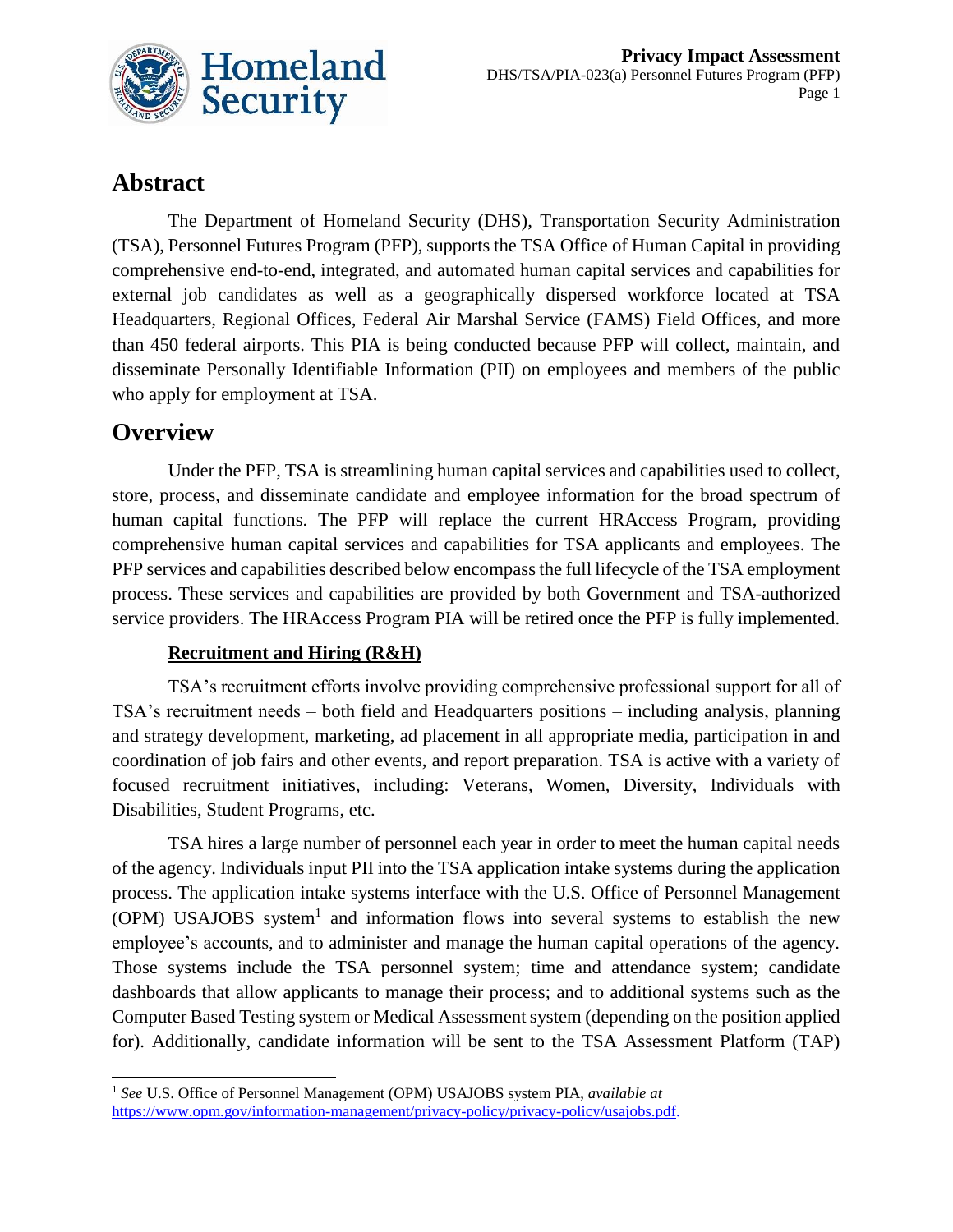

system to automatically notify the TAP service provider as individuals become eligible for computer-based tests for the position for which they are applying.

All R&H systems and data will be integrated with the TSA Integrated Data Warehouse (IDW), which will house R&H data to generate reports and feed other TSA HR systems to effectively track and manage the agency's recruitment, assessment, hiring, and on-boarding efforts.

The integration consists of four specialized datamarts built to support one subject area. This permits efficient querying of subject specific data (e.g. personnel actions; help desk; personnel, payroll, benefits; recruiting & hiring) to obtain key performance metrics and trending history.

#### **Personnel Actions, Payroll, and Benefits (PP&B)**

The PFP will use TSA-authorized service providers, Government staff, and automated solutions to process personnel actions, payroll, and benefits (PP&B) transactions to assist TSA in supporting a diverse, well-qualified workforce. For these functions, TSA will use internal systems, and systems and guidelines provided by the U.S. Department of Agriculture's (USDA) National Finance Center (NFC) under the direction of DHS.

TSA will use NFC to process personnel actions and payroll transactions for TSA personnel. Position, personnel, and benefits changes are provided to NFC whenever employee status changes are approved by TSA, such as hiring actions, promotions, pay increases, transfers, awards, change of benefits, etc. Additionally, time and attendance data is collected for each pay period and used to calculate employee pay. This net pay amount is sent to the U.S. Treasury, which transmits the amount electronically to the employee's designated bank account or mails a paper check to his or her official mailing address. NFC also prepares the Leave and Earnings statement for each employee and posts it on the employee self-service web site, where it can be read and printed by the employee. NFC also sends information from each employee's records to OPM for use in managing the federal workforce.

The PFP will use an online user interface (eOrientation tool) to allow new hires to complete important onboarding forms (e.g., W-4 Tax Withholdings, Direct Deposit, Health Benefits, Life Insurance, individual state tax forms) and electronically sign and submit them as part of the onboarding process. The eOrientation tool will be integrated with TSA's hiring systems to receive information for this process.

The PFP will use candidate data to perform the online E-Verify process to check each candidate's employment eligibility by comparing information from the candidate's I-9 Form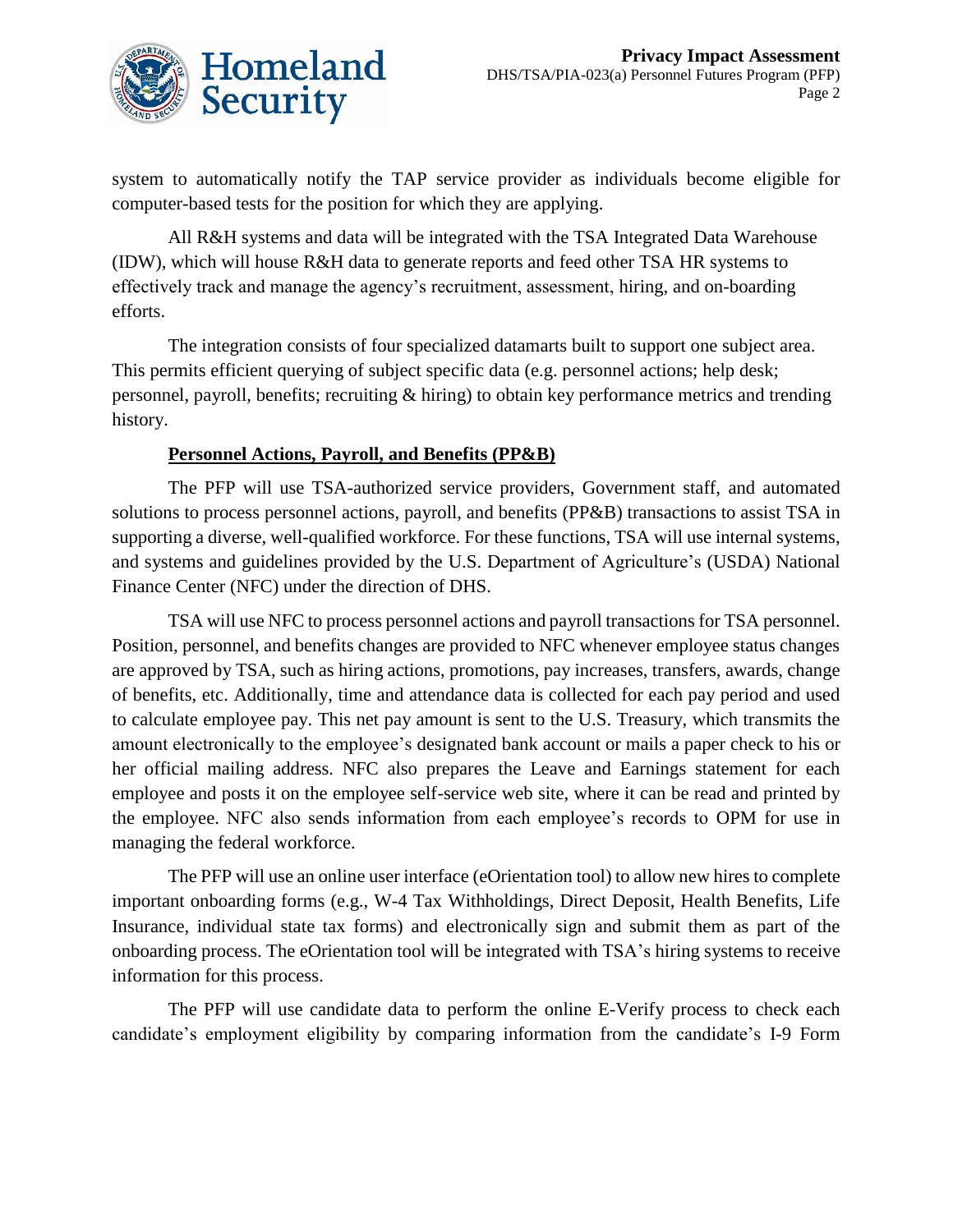

against the Social Security Administration and DHS U.S. Citizenship and Immigration Services databases.<sup>2</sup>

The PFP will share human capital data externally, in accordance with the Privacy Act, for authorized activities (e.g., providing information to a court in deciding child support, alimony, or garnishment issues; providing information to authorized entities to support the benefits elected by employees such as the Bureau of Public Debt for saving bonds and the Federal Retirement Thrift Investment Board for thrift savings plans; various benefits service providers; and authorized allotments such as the Combined Federal Campaign).

All PP&B systems and data will be integrated with the TSA IDW, which will house PP&B data to generate reports and feed other systems to monitor, manage, and report performance, trends, and issues.

#### **TSA Assessment Platform (TAP)**

l

As part of the new hire process and professional development of agency employees, a TAP tool will be used to assess candidate and employee knowledge, skills, abilities, and competencies necessary to carry out assigned duties. These computer-based tests are comprised of questions drawn from TSA's Standard Operating Procedures, guidance, training curriculum, and other relevant materials. The TAP system will offer a library of assessments that can be readily accessed and administered, and will also have the capability to administer TSA or third-party customdeveloped assessments.

The TAP system will be integrated with TSA hiring systems and the TSA Learning Management System (LMS).

#### **Human Resources Information Technology (HRIT) Systems**

In addition to the specific elements of IT that have been referenced above, TSA is leveraging legacy investments in IT Systems for continued use by the agency. These systems include Request for Personnel Action (RPA), Employee Relations Case Management, Integrated Data Warehouse (IDW), Integrated Hiring Solution (IHS), and Offer Management Interface (OMI). These applications mainly rely on Commercial Off the Shelf (COTS) programs that have been configured for TSA's use.

RPA – is a roles based workflow engine used to request, route for approval, and record personnel actions on a Standard Form 52 (SF52) Request for Personnel Action.

Employee Relations Case Management – Separated from other applications due to the sensitive nature of the information, the system supports case creation, tracking, and management. Users include Office of Professional Responsibility (OPR), Employee Relations (ER), Office of

<sup>2</sup> *See* DHS/USCIS/PIA-030 E-Verify PIA and subsequent updates, *available at* [www.dhs.gov/privacy.](http://www.dhs.gov/privacy)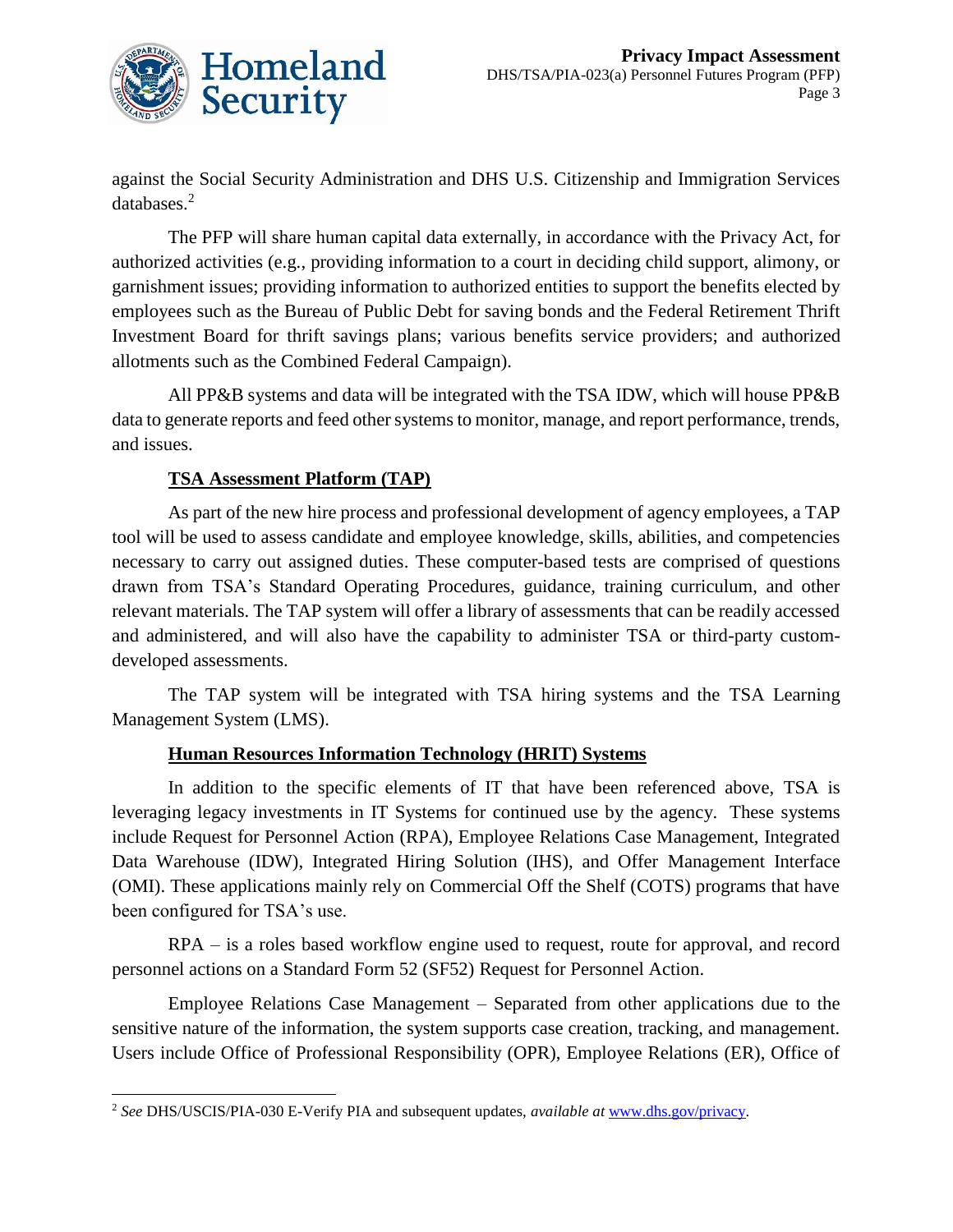

Inspection (OOI), and the National Resolution Center (NRC). The system stores all necessary evidence to support the case outcome.

IDW – A repository of current and historical data from areas of TSA HR operations. The system supports generating unique reports. Supports the operations of other applications through the retrieval and storage of data elements.

IHS – A business rules and workflow engine that accesses and stores candidate data and manages the TSA job candidate data from receipt of application to final job offer.

OMI – Automates the hiring process for Management, Administrative, and Professional (MAP), FAMS, or executive candidates. It includes the salary tool and allows the sending of standardized job offers.

#### **Customer Service Center (CSC)**

The PFP will implement a Customer Service Center (CSC) to assist TSA employees and candidates with human capital inquiries regarding recruitment, job application and hiring process, hiring, orientation, onboarding, employee benefits changes, payroll, time and attendance, basic retirement, employee performance management, promotions, background and security checks, reassignments, assessments, personnel transactions, and separation of employment. The CSC will also assist TSA employees and candidates with password resets and system troubleshooting for TSA's HR systems. The CSC will deploy a full complement of systems (e.g., case management tracking system, phone, Interactive Voice Response (IVR), chat, analytics, fax, reporting) that can be used by authorized service providers and Government staff for customer service operations.

TSA will collect employee and candidate information in order to properly open, track, monitor, manage, and close CSC inquiries. This information will reside in the CSC case management tracking system.

All CSC systems and data will be integrated with the TSA IDW, which will house CSC data to generate reports and feed other systems to monitor, manage, and report performance, trends, and issues.

In addition, TSA will enter into an agreement with OPM for the purpose of conducting customer satisfaction surveys using OPM's system called USA Surveys. USA Surveys stores name, email address, and survey responses.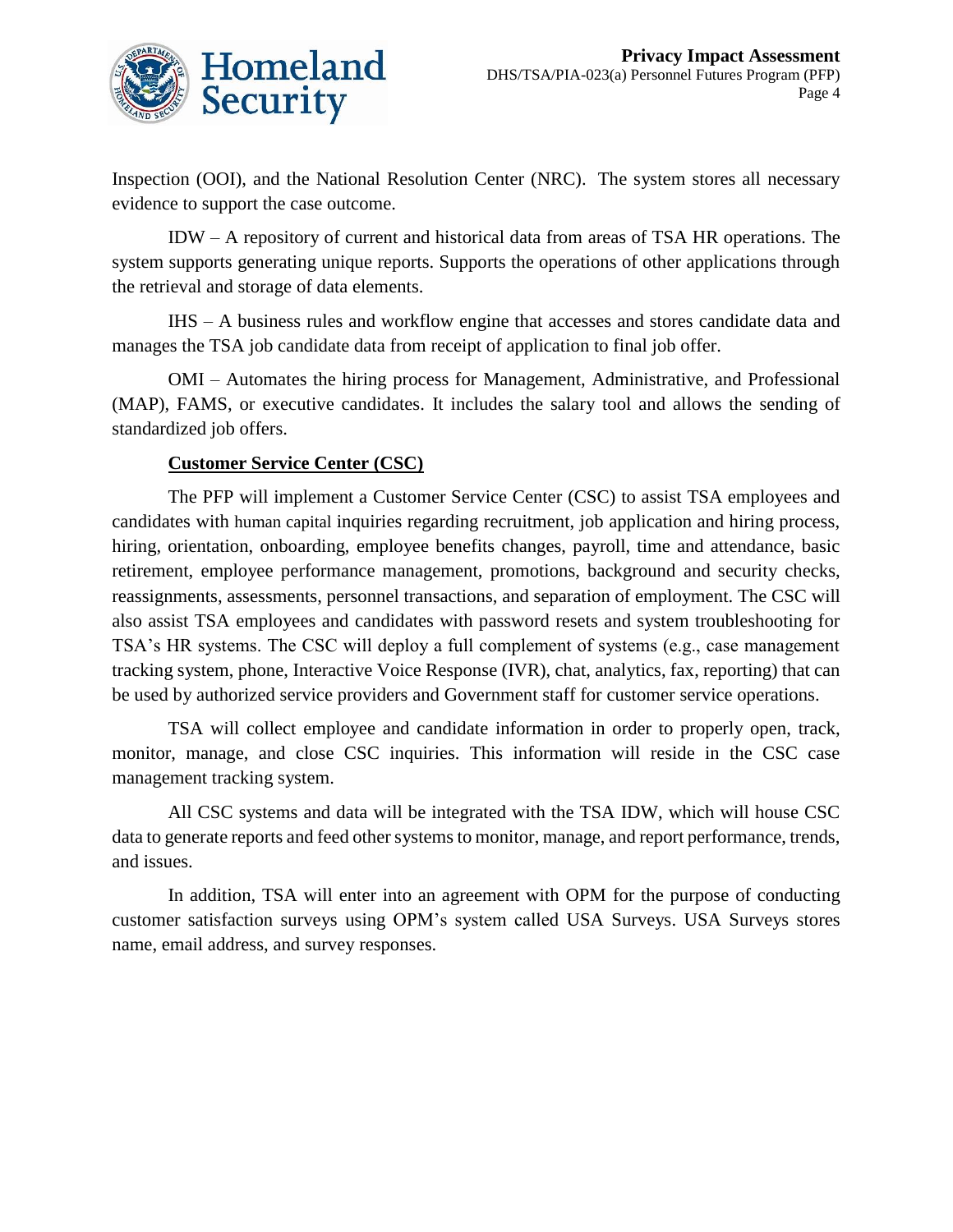

# **Section 1.0 Authorities and Other Requirements**

## **1.1 What specific legal authorities and/or agreements permit and define the collection of information by the project in question?**

TSA's general operating authorities are set forth in the Aviation and Transportation Security Act (ATSA) 49 U.S.C. § 114(f). Authority for collecting general personnel record, employee performance file, and medical file data are defined in 5 U.S.C. §§ 301, 1104, 1302, 1303, 2302(b)(10), 2951, 3301, 3321, 3372, 4118, 4305, 5112, 5405, and 8347, and Executive Orders (EO) 9397 as amended by EO 13478, 9830, 10450, and 12107.

DHS has established Service Level Agreements (SLA) with the USDA NFC that provide authority for departmental components, including TSA, to use human capital and payroll/personnel information technology systems to share information to perform agency administration functions.

### **1.2 What Privacy Act System of Records Notice(s) (SORN(s)) apply to the information?**

Information collected, stored, and maintained by the PFP are covered by a variety of government-wide, DHS-wide, and TSA-specific SORNs:

- OPM/GOVT-1 General Personnel Records;<sup>3</sup>
- OPM/GOVT-2 Employee Performance File System Records;<sup>4</sup>
- OPM/GOVT-3 Records of Adverse Actions, Performance Based Reduction in Grade and Removal Actions, and Termination of Probationers; 5
- OPM/GOVT-5 Recruiting, Examining, and Placement Records;<sup>6</sup>
- OPM/GOVT-6 Personnel Research and Test Validation Records;<sup>7</sup>
- OPM/GOVT-7 Applicant Race, Sex, National Origin and Disability Status Records; 8

 $\overline{a}$ <sup>3</sup> *See* OPM/GOVT-1 General Personnel Records, December 11, 2012, 77 FR 73694.

<sup>4</sup> *See* OPM/GOVT-2 Employee Performance File System Records June 19, 2006, 71 FR 35342, 35347.

<sup>5</sup> *See* OPM/GOVT-3 Records of Adverse Actions, Performance Based Reduction in Grade and Removal Actions, and Termination of Probationers April 27, 2000 65 FR 24732.

<sup>6</sup> *See* OPM/GOVT-5 Recruiting, Examining, and Placement Records March 26, 2014 79 FR 16834.

<sup>7</sup> *See* OPM/GOVT-6 Personnel Research and Test Validation Records June 19, 2006 71 FR 35354.

<sup>8</sup> *See* OPM/GOVT-7 Applicant Race, Sex, National Origin and Disability Status Records June 19, 2006 71 FR 35356.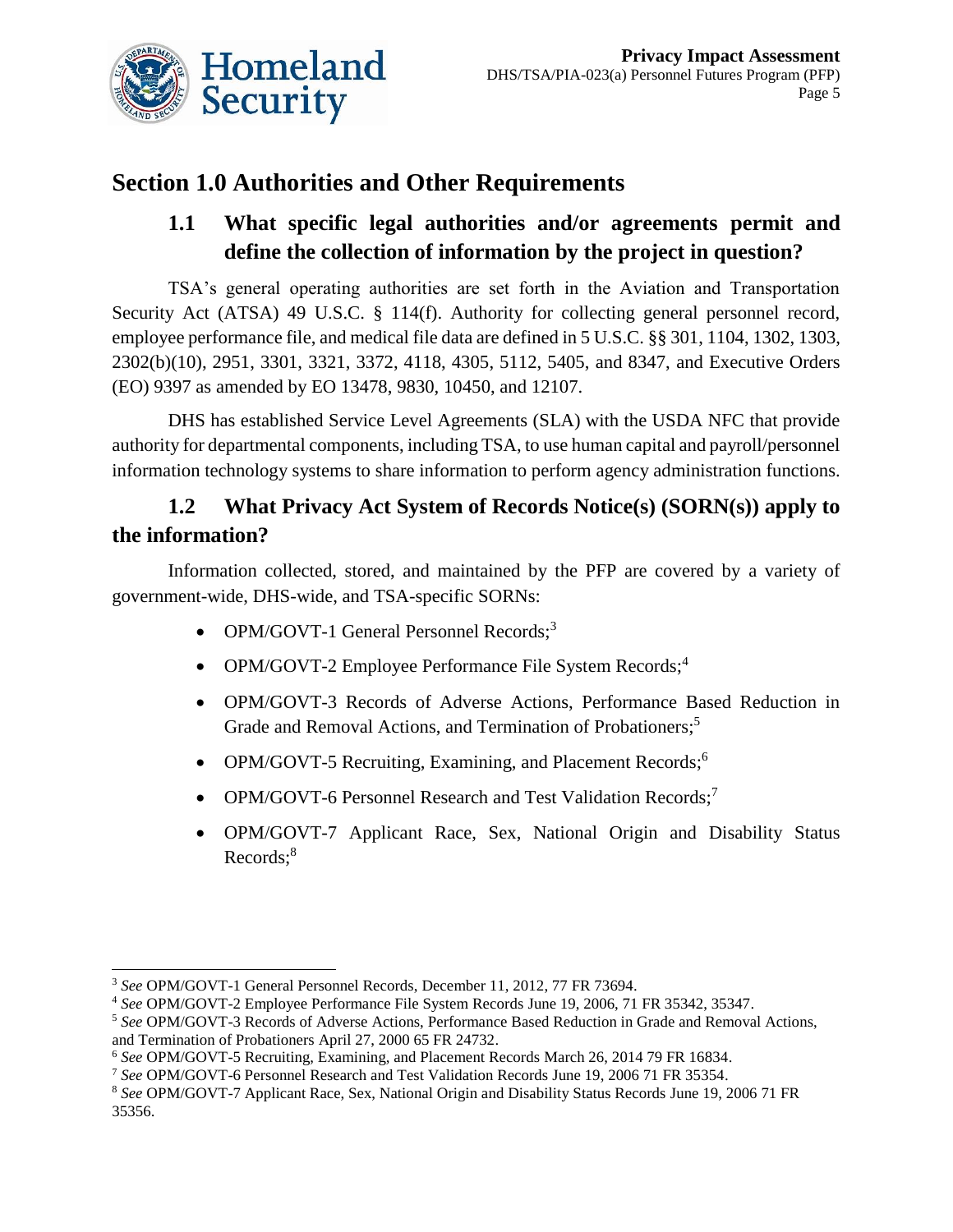

l

- OPM/GOVT-9 File on Position Classification Appeals, Job Grading Appeals, and Retained Grade or Pay Appeals, and Fair Labor Standard Act (FLSA) Claims and Complaints;<sup>9</sup>
- OPM/GOVT-10 Employee Medical File System Records;<sup>10</sup>
- MSPB/GOVT-1 Appeals and Case Records;<sup>11</sup>
- OGE/GOVT-1 Executive Branch Personnel Public Financial Disclosure Reports and Other Name-Retrieved Ethics Program Records;<sup>12</sup>
- OGE/GOVT-2 Executive Branch Confidential Financial Disclosure Reports;<sup>13</sup>
- DHS/ALL-026 Department of Homeland Security Personal Identity Verification Management System;<sup>14</sup>
- Social Security Administration, Earnings Recording and Self-Employment Income System, Office of Systems: 60-0059;<sup>15</sup>
- DHS/ALL-018 Department of Homeland Security Grievances, Appeals, and Disciplinary Action Records System of Records;<sup>16</sup>
- DHS/ALL-019 Payroll, Personnel, and Time and Attendance Records System of Records;<sup>17</sup>
- DHS/TSA-004 Personnel Background Investigation File System;<sup>18</sup>
- DHS/ALL-020 Department of Homeland Security Internal Affairs;<sup>19</sup> and

<sup>9</sup> *See* OPM/GOVT-9 File on Position Classification Appeals, Job Grading Appeals, Retained Grade or Pay Appeals, Fair Labor Standard Act (FLSA) Claims and Complaints, Federal Civilian Employee Compensation and Leave Claims, and Settlement of Accounts for Deceased Civilian Officers and Employees, October 1, 2013, 78 FR 60331.

<sup>10</sup> *See* OPM/GOVT-10 Employee Medical File System Records June 21, 2010 75 FR 35099.

<sup>11</sup> *See* MSPB/GOVT-1 Appeals and Case Records November 21, 2002 67 FR 70254.

<sup>12</sup> *See* OGE/GOVT-1 Executive Branch Personnel Public Financial Disclosure Reports and Other Name-Retrieved Ethics Program Records December 9, 2013, 78 FR 73863.

<sup>13</sup> *See* OGE/GOVT-2 Executive Branch Confidential Financial Disclosure Reports January 22, 2003 68 FR 3097 [correction published May 8, 2003, 68 FR 24722.

<sup>&</sup>lt;sup>14</sup> See DHS/ALL-026 Department of Homeland Security Personal Identity Verification Management System June 25, 2009, 74 FR 30301.

<sup>15</sup> *See* SSA/OS, 60-0059, Earnings Recording and Self-Employment Income System (MEF), January 11, 2006 71 FR 1819.

<sup>16</sup> *See* DHS/ALL-018 Department of Homeland Security Grievances, Appeals, and Disciplinary Action Records System of Records October 17, 2008, 73 FR 61882.

<sup>17</sup> *See* DHS/ALL-019 Payroll, Personnel, and Time and Attendance Records System of Records September 28, 2015, 80 FR 58283.

<sup>18</sup> *See* DHS/TSA-004 Personnel Background Investigation File System December 10, 2004, 69 FR 71828.

<sup>&</sup>lt;sup>19</sup> See DHS/ALL-020 Department of Homeland Security Internal Affairs April 28, 2014, 79 FR 23361.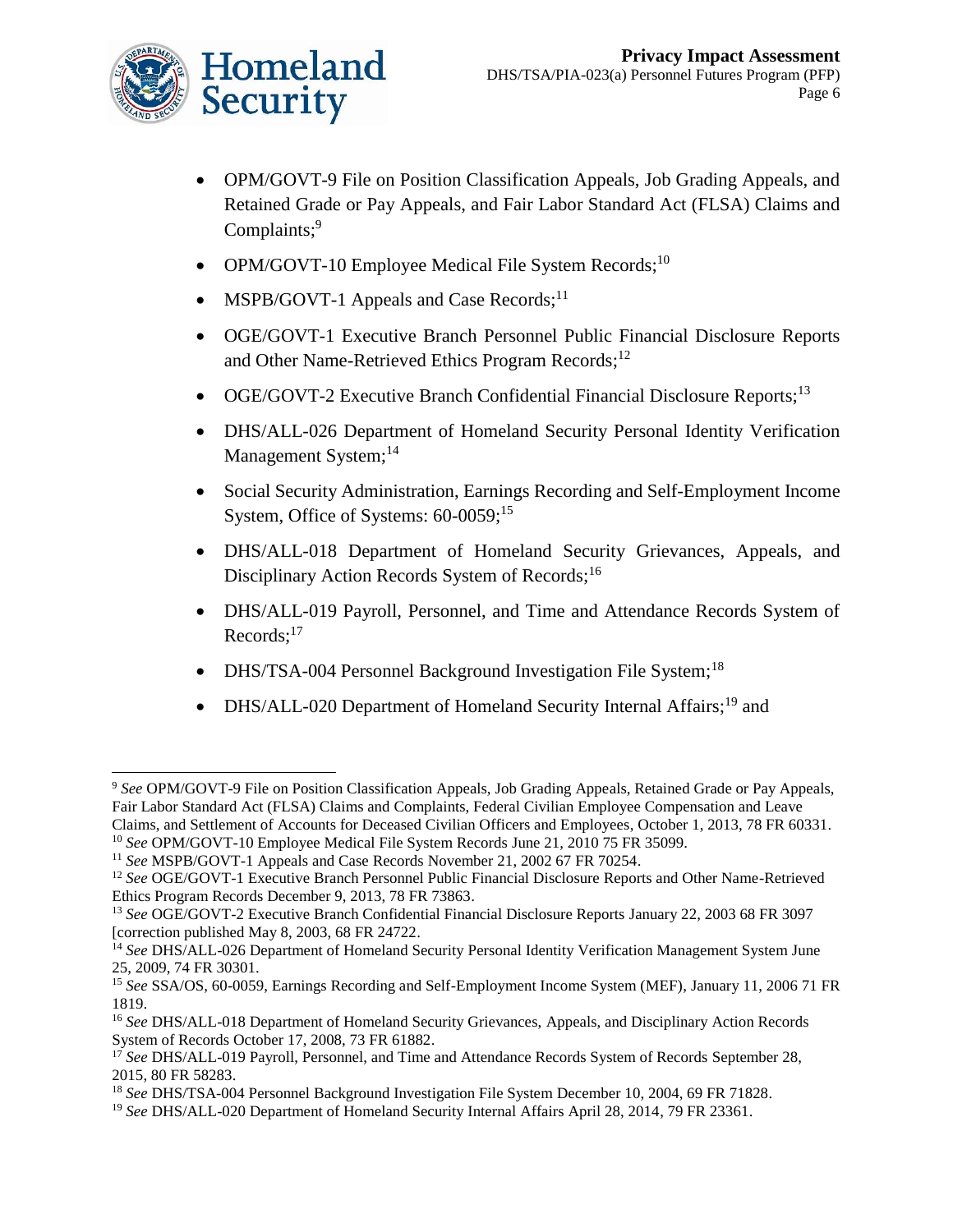

• DHS/TSA-022 National Finance Center (NFC) Payroll/Personnel System.<sup>20</sup>

#### **1.3 Has a system security plan been completed for the information system(s) supporting the project?**

The PFP anticipates completing the Security Authorization process and obtaining Authorities to Operate (ATO) for PFP systems before going operational. System Security Plans will be completed prior to obtaining ATOs.

#### **1.4 Does a records retention schedule approved by the National Archives and Records Administration (NARA) exist?**

The National Archives and Records Administration (NARA) has approved Governmentwide record retention schedules for human capital-related records. TSA PFP records will be retained and disposed in accordance with applicable Government-wide NARA General Records Schedules 1.0 (Finance) and 2.0 (Human Resources). These schedules have varying retention requirements depending on the category of records maintained.

## **1.5 If the information is covered by the Paperwork Reduction Act (PRA), provide the OMB Control number and the agency number for the collection. If there are multiple forms, include a list in an appendix.**

TSA uses a variety of forms in its human capital processes. Many are Government-wide standard forms sponsored by OPM or the General Services Administration (GSA), or are state forms that are not subject to the Paperwork Reduction Act (PRA) (for example, state income tax withholdings). Other forms merely certify identity and are not information collections under the PRA. TSA forms for its employees are not subject to the PRA.

### **Section 2.0 Characterization of the Information**

#### **2.1 Identify the information the project collects, uses, disseminates, or maintains.**

The PFP will collect, use, disseminate, and maintain human capital-related data and program information (listed below) from TSA employees and candidates for the purpose of facilitating, performing, and managing full lifecycle TSA human capital functions and transactions, including recruitment and hiring activities, background and security investigations, PP&B transactions, employee assessments, customer service, or to administer programs.

l <sup>20</sup> *See* DHS/TSA-022 National Finance Center Payroll Personnel System, July 17, 2006, 71 FR 40530.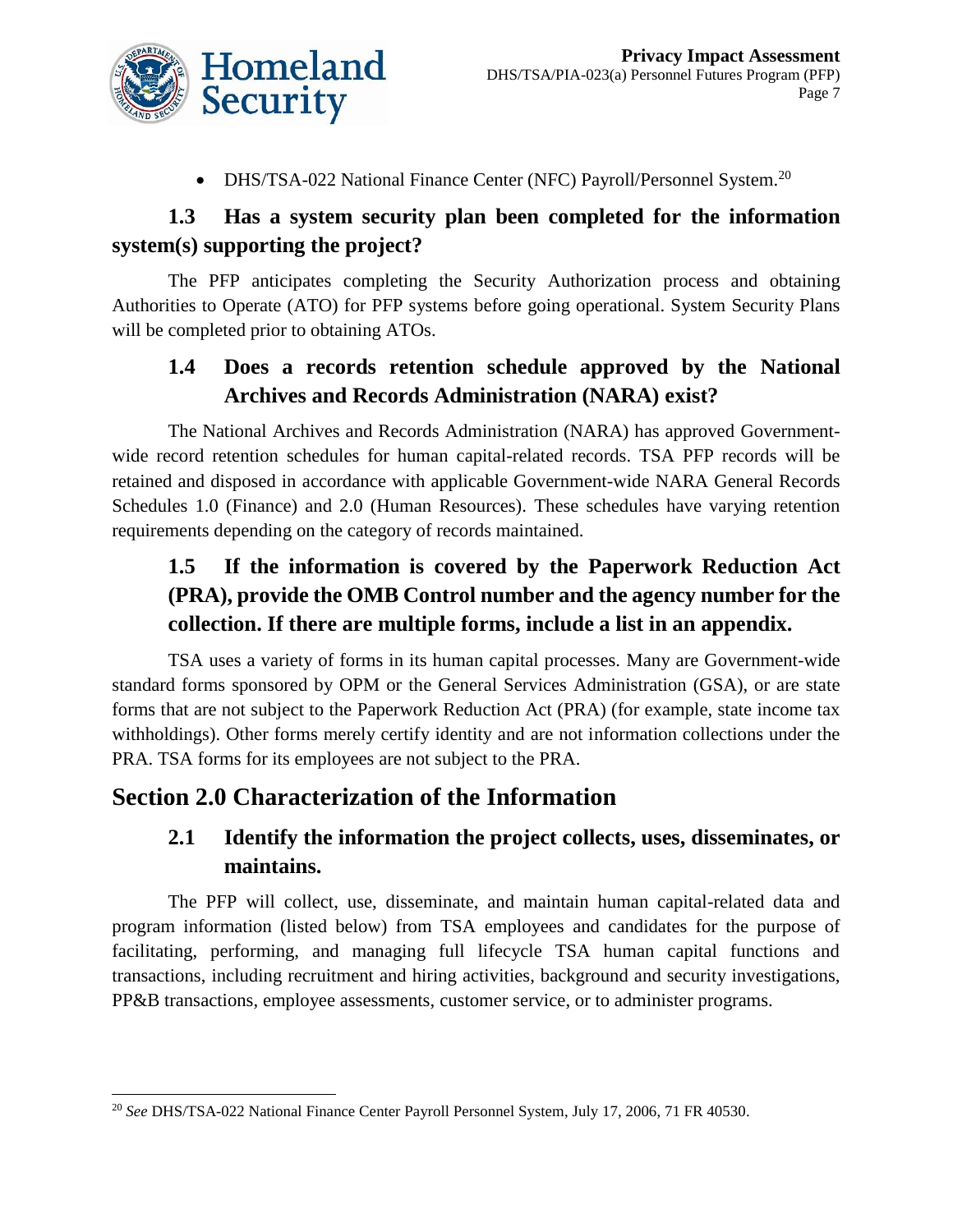

- Full Name;
- Other Names Used;
- Social Security number (SSN);
- Driver's License Number;
- Passport Number;
- Date of Birth;
- Alien Registration Number/Form I-9;
- Gender;
- Copies of Identity Source Documents;
- Eye Color;
- Weight;
- Height;
- Hair Color;
- Home Address;
- Home Phone Number;
- Mobile Phone Number;
- Citizenship;
- Photograph;
- Medical Information;
- Testing Results;
- Financial Information (Account Numbers or Electronic Funds Transfer Information);
- Account Passwords or Personal Identification Numbers (PIN);
- Fingerprint Image;
- Dependent Information;
- Beneficiary Information and Designations;
- Resumes or Other Qualification Documentation;
- Work Address;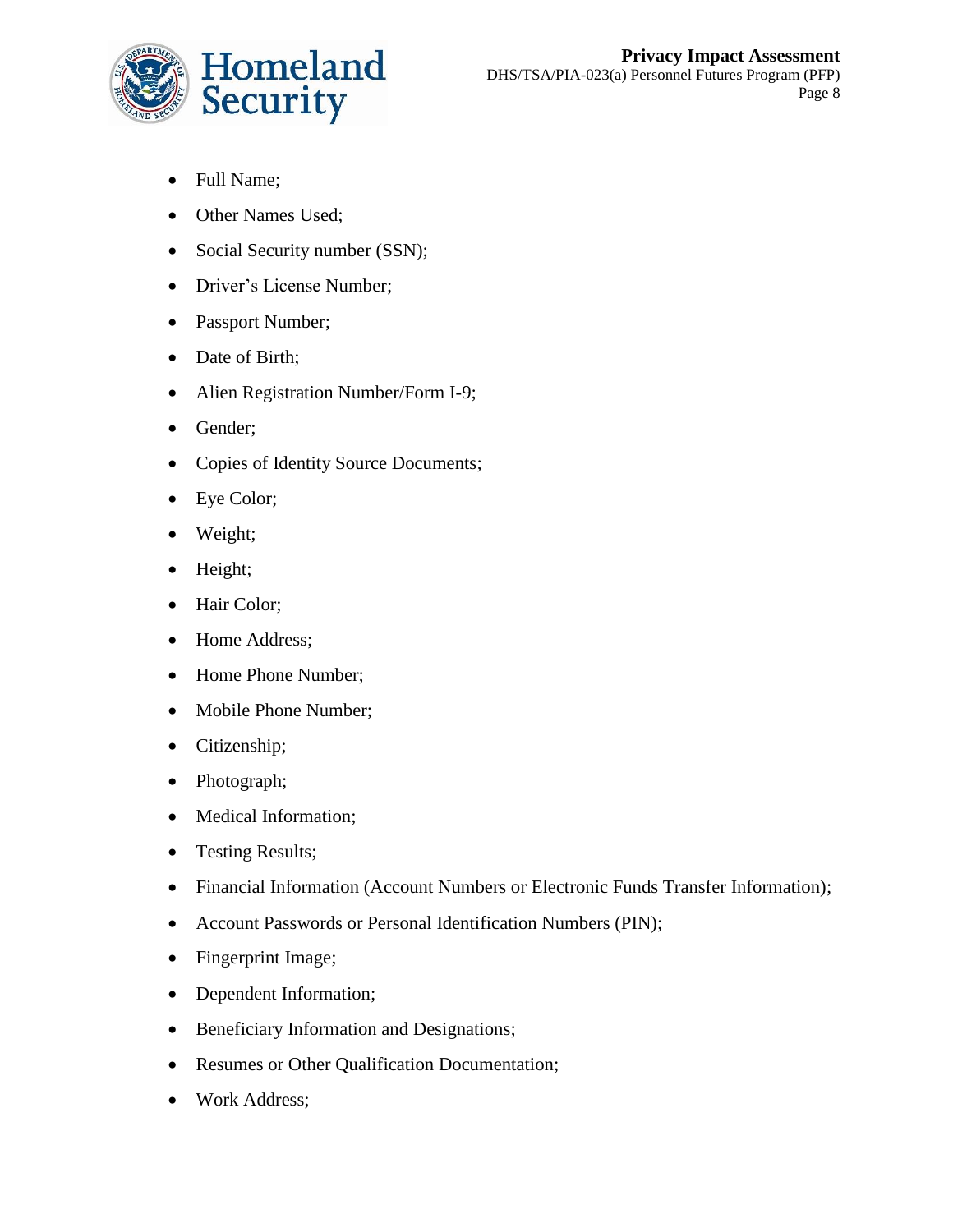

- Email address;
- Place of Birth:
- Selective Service Number:
- Veteran Status;
- Employing Organization;
- Salary;
- Pay plan;
- Hours Worked;
- Overtime;
- Compensatory Time;
- Leave Accrual Rate;
- Leave Usage and Balances;
- Civil Service Retirement and Retirement System Contributions;
- FICA Withholdings;
- Federal, State, or City Tax Withholdings;
- Federal Employee Health Benefits Withholdings;
- Garnishments;
- Savings Bond Allotments;
- Union Dues Withholdings;
- Deductions for IRS Levies;
- Thrift Savings Plan Contributions;
- Court Ordered Child Support Levies;
- Court Ordered Alimony;
- Employee Relations Records (e.g., corrective, disciplinary, adverse actions, nature of offense, incident date);
- Federal Salary Offset Deductions;
- Leave Transfer Program Information;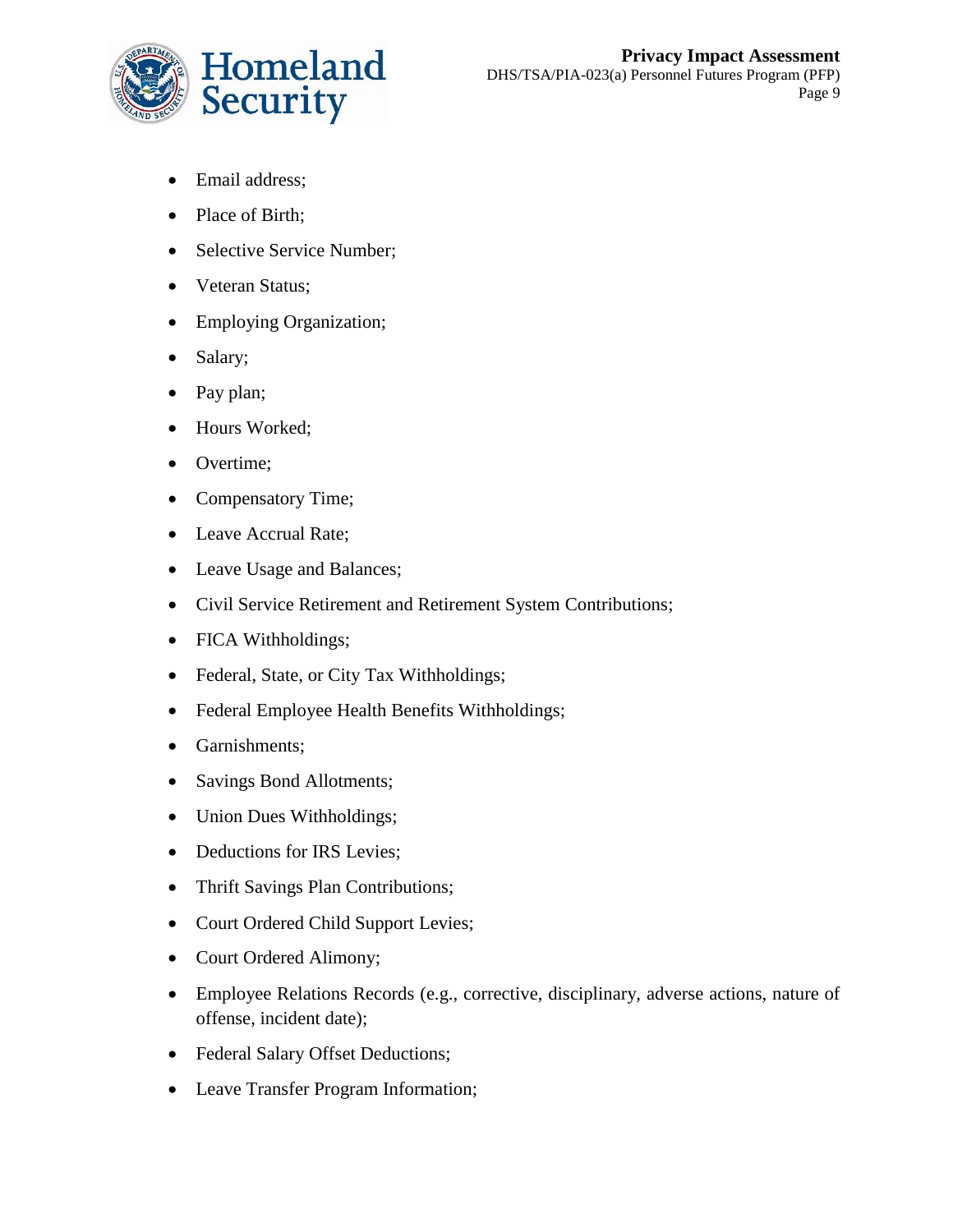

- Leave Bank Program Information;
- Educational Level:
- Specialized Education or Training Obtained Outside the Federal Government;
- Work Experience;
- Personal References;
- Race, Nationality, Origin (Optional); and
- Disability Status (Optional).

#### **2.2 What are the sources of the information and how is the information collected for the project?**

The PFP will typically collect PII directly from the individual or his or her authorized representative. Other sources of information may include third-party sources such as: courts, healthcare providers, health service organizations, or tax authorities (in appropriate circumstances).

Candidate and employee information will be collected in person, by telephone, in paper form, via electronic forms, by email, or from facsimile. Information will also be collected from electronic input devices such as time clocks, login devices, or security screening devices, which record an individual's entry or departure from work assignments or work areas.

## **2.3 Does the project use information from commercial sources or publicly available data? If so, explain why and how this information is used.**

The PFP may use publicly available data for certain positions when publicly available information may have a bearing on employment suitability. For example, if a news story reported that an employee had been arrested for theft, that information, as well as arrest records, or other public records, might be included in the Employee Relations files as part of what generated discipline or adverse action. If an employee posts inappropriate images on a website affecting the reputation of the agency (such as while in uniform), those images might be retained as part of the disciplinary file.

#### **2.4 Discuss how accuracy of the data is ensured.**

The PFP will collect PII directly from the individual or his or her representative to the greatest extent possible. As such, the likelihood of erroneous PII is minimized. In some instances, TSA must rely on third-party information that may be subjective, such as personal references for which accuracy may not be established.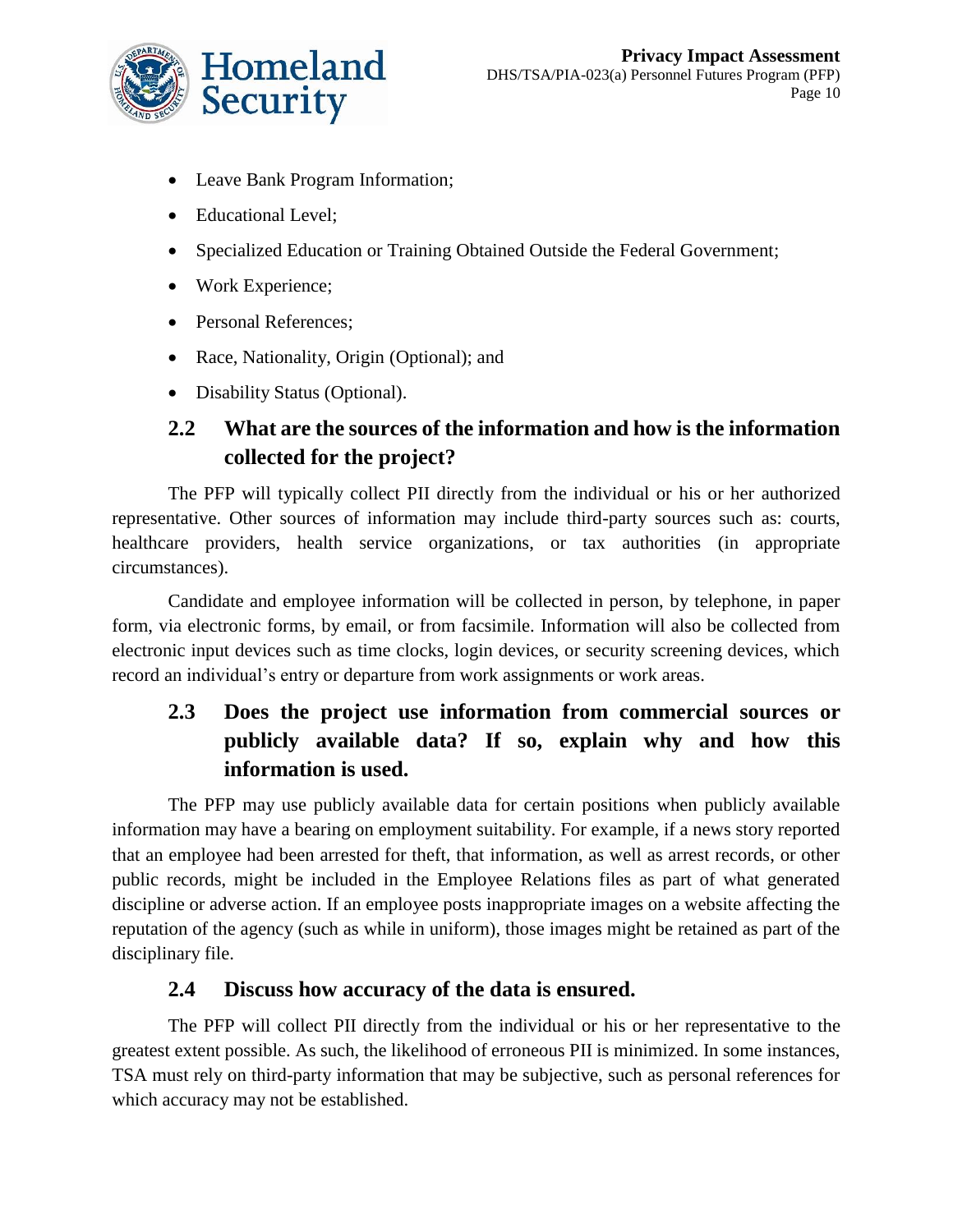

Data will also be checked for accuracy by human resource specialists, administrative officers, supervisors, managers, other officials, and service providers authorized to review the data. These individuals will notify the affected individual when there appears to be an inaccuracy, and request that the individual correct the data before it is entered into the appropriate systems.

Employees can check their personnel and payroll data by viewing the Statement of Earnings and Leave (SEL), W-2 Forms, or information screens available through the employee self-service system provided by the agency.

Employees may use the web-based OPM Electronic Official Personnel Folder system to view and check official documents, Notification of Personnel Action forms, and associated supporting documents. For security purposes, an individual's personal identification number may be required to view this information.

Information received from a court or tax authority is assumed to be accurate.

#### **2.5 Privacy Impact Analysis: Related to Characterization of the Information**

**Privacy Risk:** There is a risk that information may be mishandled or exposed to unauthorized persons.

**Mitigation:** The PFP will automate many document submission processes, and will use secure information technology processes, procedures, and controls to minimize the opportunity to mishandle PII. Unauthorized release of information will be mitigated through the use of multiple levels of security and personnel training.

Individuals who handle PII and Sensitive Security Information (SSI) will be required to sign DHS Non-Disclosure Agreements (NDA), and will receive initial TSA IT Security Awareness training and privacy training. Individuals will receive refresher training on an annual basis.

Electronic data will be maintained in databases with role-based security to limit access to personnel who have a need to know for the performance of official duties.

## **Section 3.0 Uses of the Information**

#### **3.1 Describe how and why the project uses the information.**

The PFP will use information gathered from individuals to make qualification and hiring decisions, administer and manage pay, benefits, personnel transactions, employee performance, customer service center inquiries, employee assessments, maintain health related information about the individual, maintain other human resource-related information and transactions, and to comply with court orders. The information will also be used to establish a source of official data concerning employment with the agency. Additionally, TSA will use the information to monitor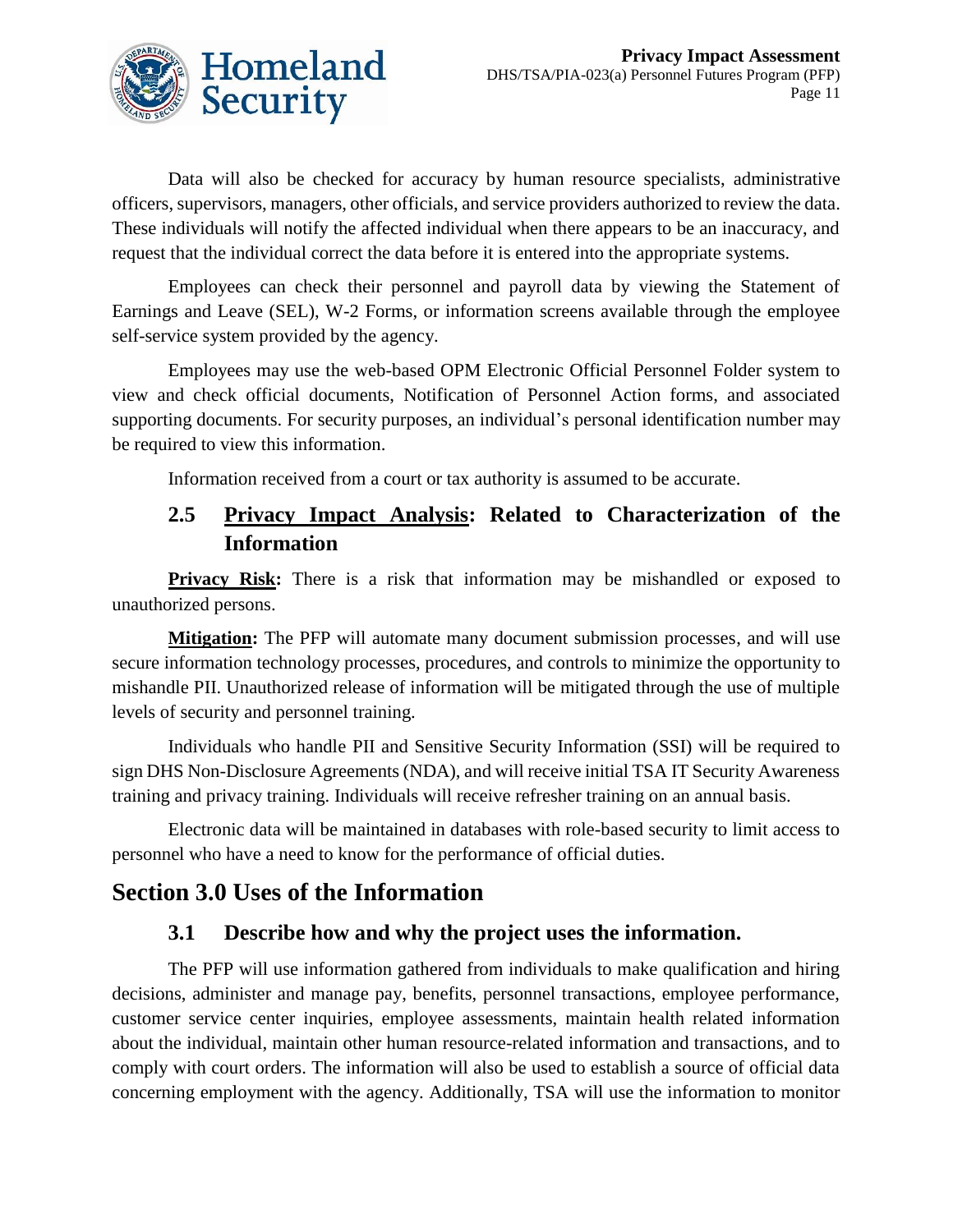

statistical data to assess the agency's progress in meeting equality and equal opportunity in employment, promotion, and other goals.

TSA will use candidate data to perform the online E-Verify process to check each candidate's employment eligibility by comparing information from the candidate's I-9 form against the Social Security Administration and U.S. Citizenship and Immigration Services Databases.

**3.2 Does the project use technology to conduct electronic searches, queries, or analyses in an electronic database to discover or locate a predictive pattern or an anomaly? If so, state how DHS plans to use such results.**

No.

#### **3.3 Are there other components with assigned roles and responsibilities within the system?**

Yes. TSA will use candidate data to perform the online E-Verify check with U.S. Citizenship and Immigration Services.

#### **3.4 Privacy Impact Analysis: Related to the Uses of Information**

**Privacy Risk:** There is a risk of the information being used for purposes beyond the purpose for which the information was collected.

**Mitigation:** Applicant and employee information may only be used consistent with the purpose for collection or in accordance with the Privacy Act. System access is limited to authorized users who have received annual privacy training, to include the requirement disclosures be limited in accordance with the Privacy Act. Records are used, however, for a broad array of personnel requirements throughout the life-cycle of a Federal employee.

### **Section 4.0 Notice**

## **4.1 How does the project provide individuals notice prior to the collection of information? If notice is not provided, explain why not.**

Forms that collect personal information contain a Privacy Act Statement. The publication of this PIA and the Privacy Act SORNs listed in Section 1.2 above also serve to provide public notice of the collection, use, and maintenance of this information.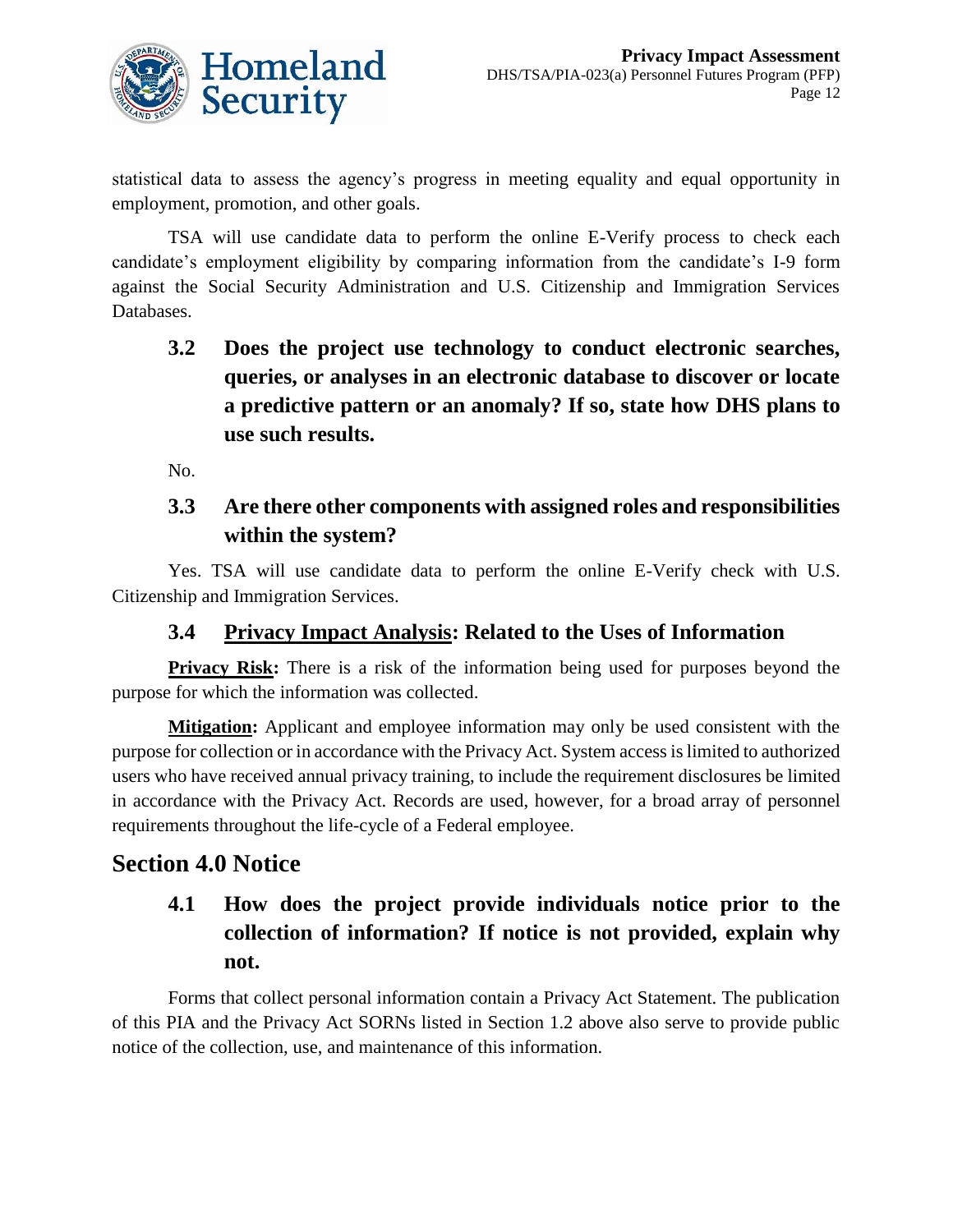

## **4.2 What opportunities are available for individuals to consent to uses, decline to provide information, or opt out of the project?**

Individuals do not have the right to limit the uses of information provided as part of their employment or application for employment. Individuals have the opportunity to decline to provide information requested. Some information such as race and disability status are optional. Failure to provide certain information, or to comply with required medical/drug testing or employee assessments, may affect benefits, rights, and employment. Additionally, failure to provide requested information may delay the process of delivering benefits and personnel actions to the individual, because it might increase the time necessary to identify the individual and verify that the individual is authorized the benefits.

#### **4.3 Privacy Impact Analysis: Related to Notice**

**Privacy Risk:** There is a risk that individuals will not be aware that their information may be submitted to authorized third-party service providers during the course of human capital operations.

**Mitigation:** In addition to the Privacy Act SORNs, individuals are provided a Privacy Act Statement on forms and online applications, prior to providing information, and may therefore determine if they would like to submit the information. This PIA provides notice that authorized third-party service providers may be used during the course of human capital operations.

## **Section 5.0 Data Retention by the project**

#### **5.1 Explain how long and for what reason the information is retained.**

PFP records will be retained and disposed in accordance with applicable Government-wide NARA General Records Schedules. These schedules have varying retention requirements depending on the category of records maintained. The specific records retention periods for the items in Section 1.4 above can be obtained by reviewing NARA's listing of General Records Schedules.

#### **5.2 Privacy Impact Analysis: Related to Retention**

**Privacy Risk:** There is a risk of unauthorized or inadvertent release of PII collected over the normal workflow process of managing personnel and their case files.

**Mitigation:** To mitigate these risks, TSA has implemented mandatory personnel security policies and procedures that require all personnel to be the subject of a favorable background investigation prior to being granted access to sensitive information systems. TSA also requires completion of appropriate access agreements (e.g., nondisclosure, acceptable use, rules of behavior, conflict-of-interest agreements) for individuals requiring access to organizational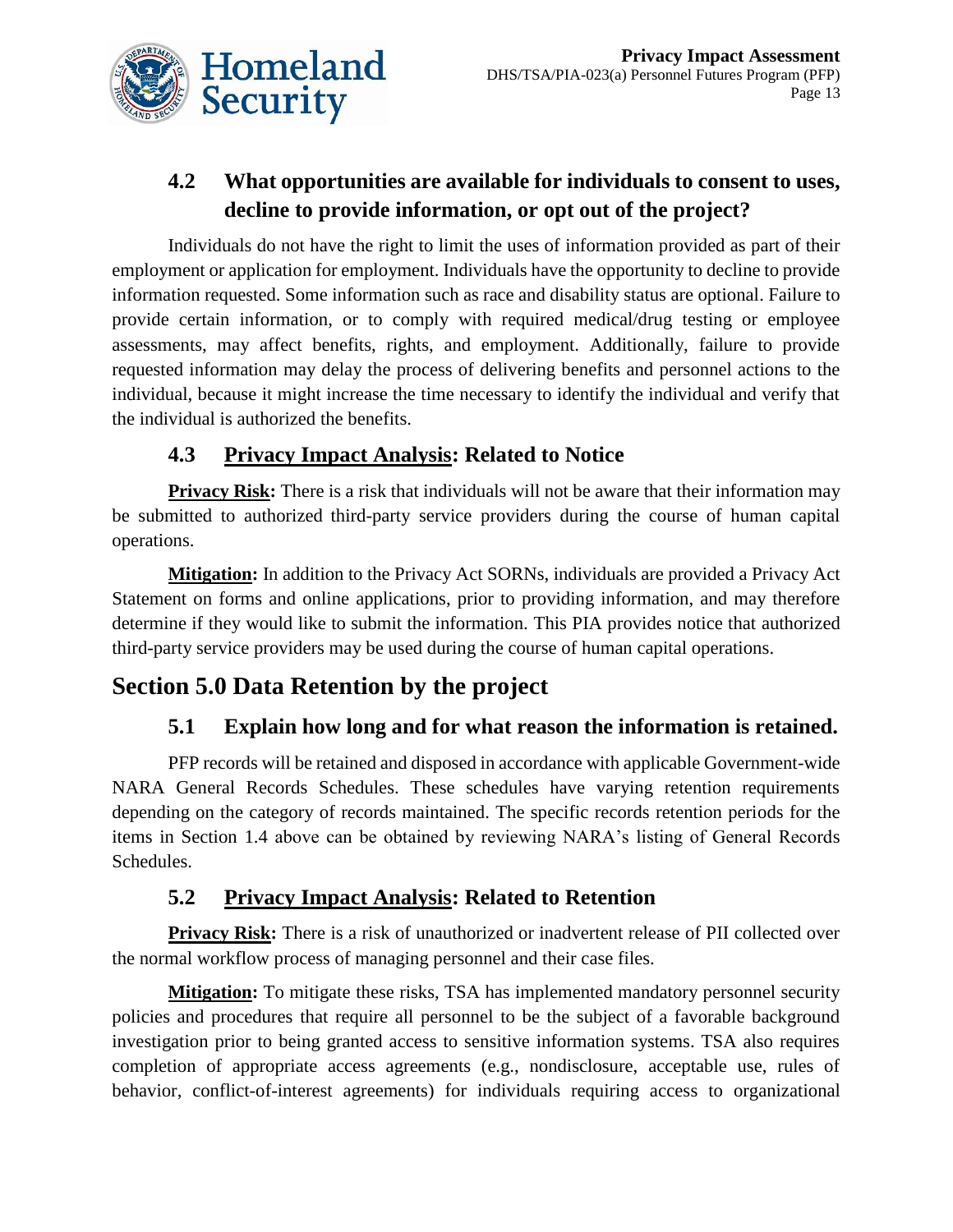

information and information systems before authorizing access. Additionally, TSA requires all personnel to complete required IT security and privacy awareness training on an annual basis. Auditing functions are also in place to permit the reconstruction of security relevant events.

**Privacy Risk:** There is a risk that records will be retained longer than required under applicable records disposition schedules.

**Mitigation:** To mitigate these risks, TSA has implemented automated records disposition to implement the applicable NARA schedule when it can automate this process, and performs manual deletion for other records.

## **Section 6.0 Information Sharing**

## **6.1 Is information shared outside of DHS as part of the normal agency operations? If so, identify the organization(s) and how the information is accessed and how it is to be used.**

TSA will share human capital information with the NFC, OPM, Social Security Administration, and other federal, state, local agencies to perform recruitment and hiring services, personnel actions, payroll and benefits services, assessments, customer service, and other workforce-related transactions or services in accordance with the Privacy Act and applicable SORNs.

#### **6.2 Describe how the external sharing noted in 6.1 is compatible with the SORNs noted in 1.2.**

The sharing described above is compatible with the original purpose for which the information was collected, namely to perform human capital functions. All external sharing falls within the scope of published routine uses defined in the SORNs identified in Section 1.2.

#### **6.3 Does the project place limitations on re-dissemination?**

No, unless the information is also Sensitive Security Information (SSI) with dissemination limited by 49 U.S.C. 114(r).

#### **6.4 Describe how the project maintains a record of any disclosures outside of the Department.**

Disclosures outside the Department are logged within the service request system that makes the disclosure, or within the record of the individual.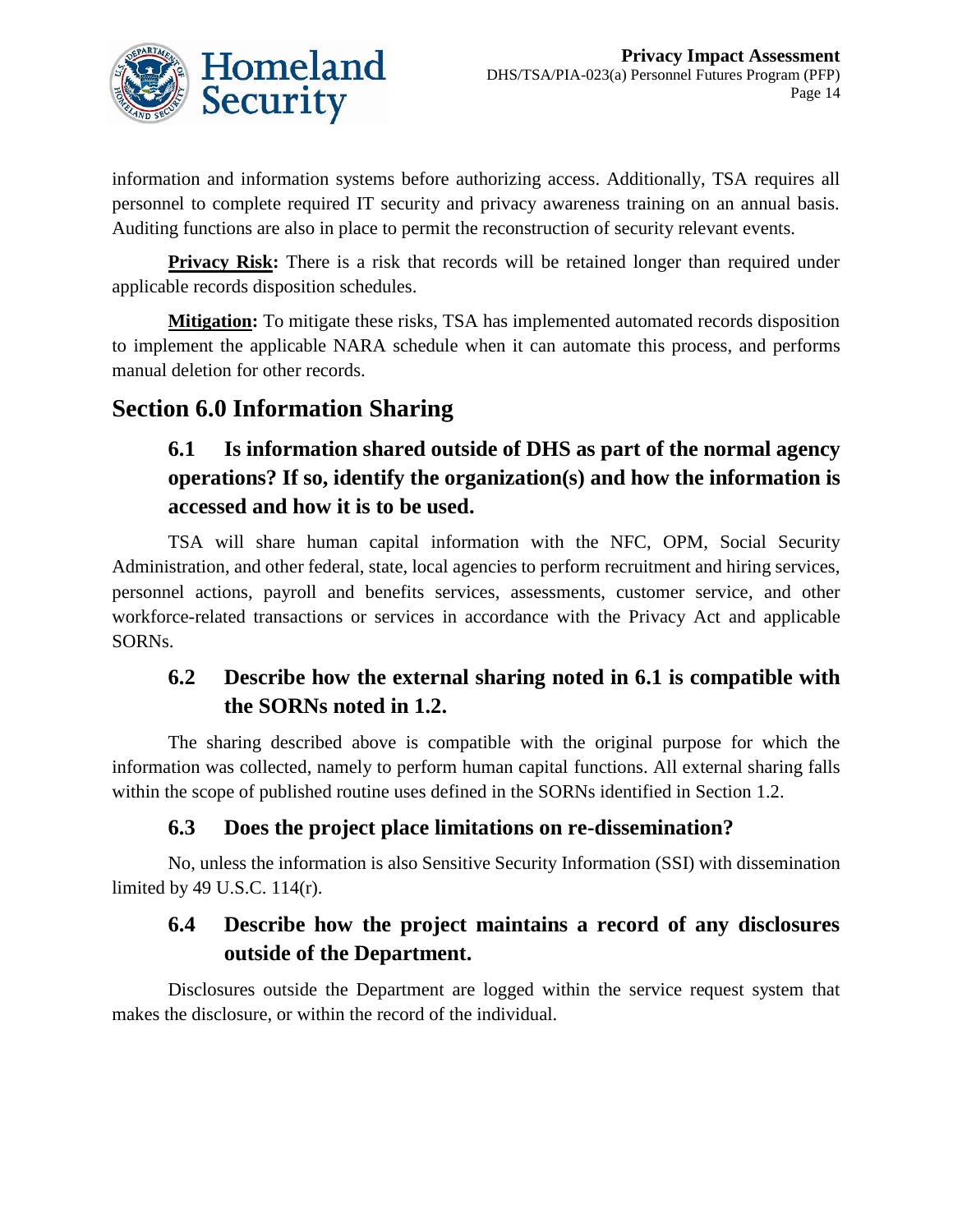

#### **6.5 Privacy Impact Analysis: Related to Information Sharing**

**Privacy Risk:** There is a privacy risk that information from PFP may be improperly disclosed outside of DHS.

**Mitigation:** This risk is partially mitigated by requiring all PFP personnel to sign a DHS non-disclosure agreement, and to take annual privacy and IT security training.

**Privacy Risk:** There is a risk that information shared with outside agencies may be redisseminated improperly.

**Mitigation:** The risk is partially mitigated. When the recipient agency is a federal agency, it is under the same Privacy Act constraints in making disclosures that TSA is. Certain human resource information particularly wage and earnings data, is highly restricted.<sup>21</sup> TSA relies on other recipients to follow their own protocols for proper handling of PII.

### **Section 7.0 Redress**

#### **7.1 What are the procedures that allow individuals to access their information?**

Once hired, current employees are granted access to appropriate HR-related systems, which contain their PII. Authorized access is provided at or soon after onboarding using either the individual's PIV credential (Agency ID card), or traditional user id and password.

Individuals may also submit a Freedom of Information Act/Privacy Act (FOIA/PA) request to TSA in writing by mail to the following address:

Transportation Security Administration TSA-20, East Tower FOIA Branch 601 South 12th Street Arlington, VA 20598-6020

FOIA/PA requests may also be submitted by fax at 571-227-1406 or by filling out the online Customer Service Form.

l

<sup>21</sup> *See* 26 U.S.C. § 6103; 42 U.S.C. § 1306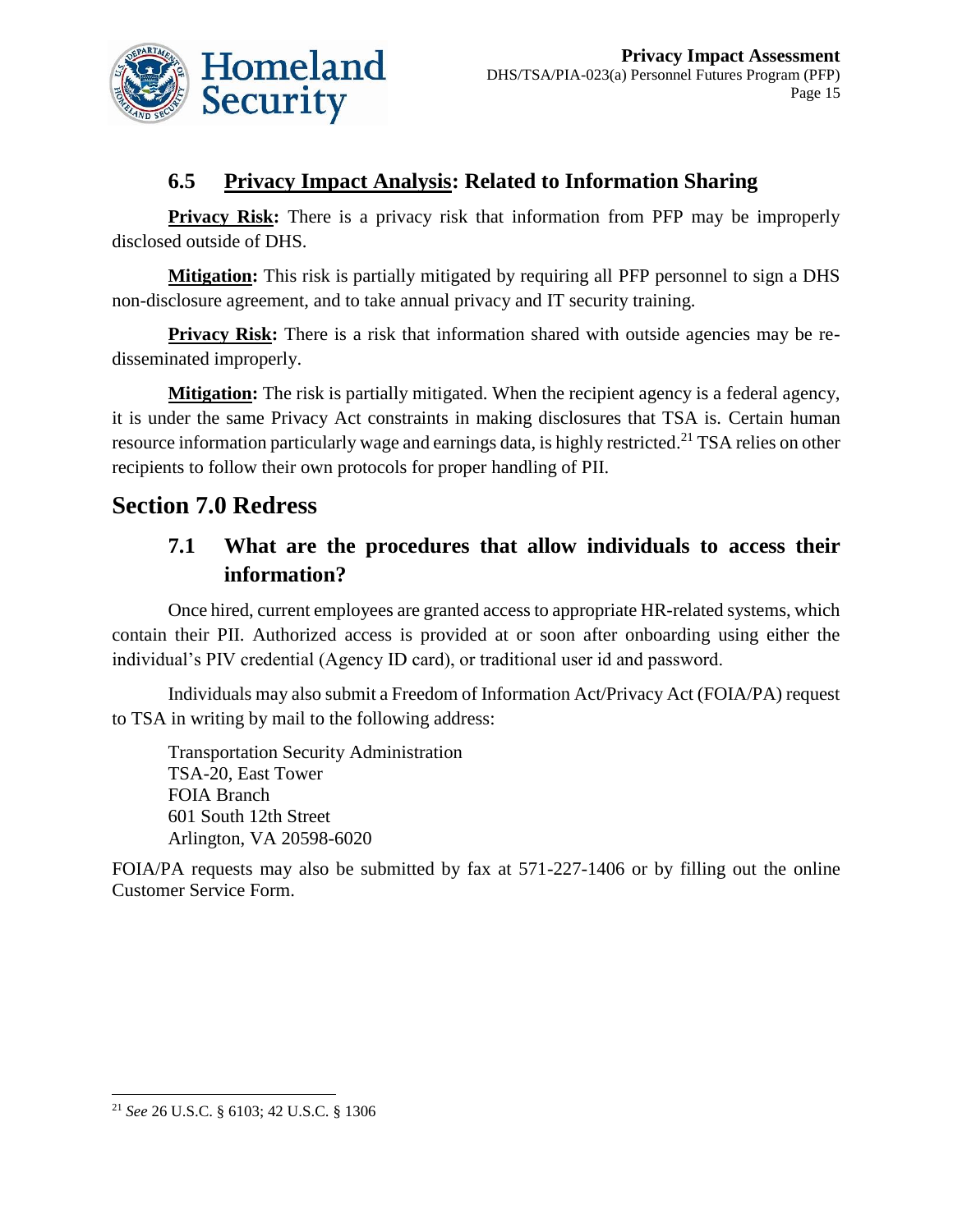

## **7.2 What procedures are in place to allow the subject individual to correct inaccurate or erroneous information?**

Individuals may correct inaccurate or erroneous information in PFP systems that pertain to them by writing to the TSA Office of Human Capital at the following address:

Transportation Security Administration, TSA-21 Director, Human Resources Contractor Support Management 701 South 12th Street Arlington, VA 20598-6021

Individuals seeking to correct information in their records should provide their full name and a description of information that they seek to correct and the reason why the information is incorrect.

## **7.3 How does the project notify individuals about the procedures for correcting their information?**

The publication of this PIA serves to provide public notice to individuals on procedures for correcting their information.

#### **7.4 Privacy Impact Analysis: Related to Redress**

**Privacy Risk:** There is a risk that individuals may not have access to information maintained about them in PFP systems or be able to correct their information because they do not know which system maintains information about them.

**Mitigation:** Individuals may correct their information at any time during the period which TSA possesses and uses their information. Individuals are able to self-correct a number of records, or may request access to or correction of their personal information pursuant to the procedures outlined in this PIA, and in accordance with DHS procedures for requesting amendment of records at 6 C.F.R. § 5.26. Requesting correction of a record does not require knowledge of the specific system in which the record is stored but does require a reasonable description of the information that will assist TSA to identify the system holding the information.

## **Section 8.0 Auditing and Accountability**

### **8.1 How does the project ensure that the information is used in accordance with stated practices in this PIA?**

Security, privacy, and accessibility risks will be mitigated through the use of technical, management, and operational security controls including:

• Using role-based user accounts and access controls to control access to PFP facilities, systems, and information that enforce a strict need to know policy.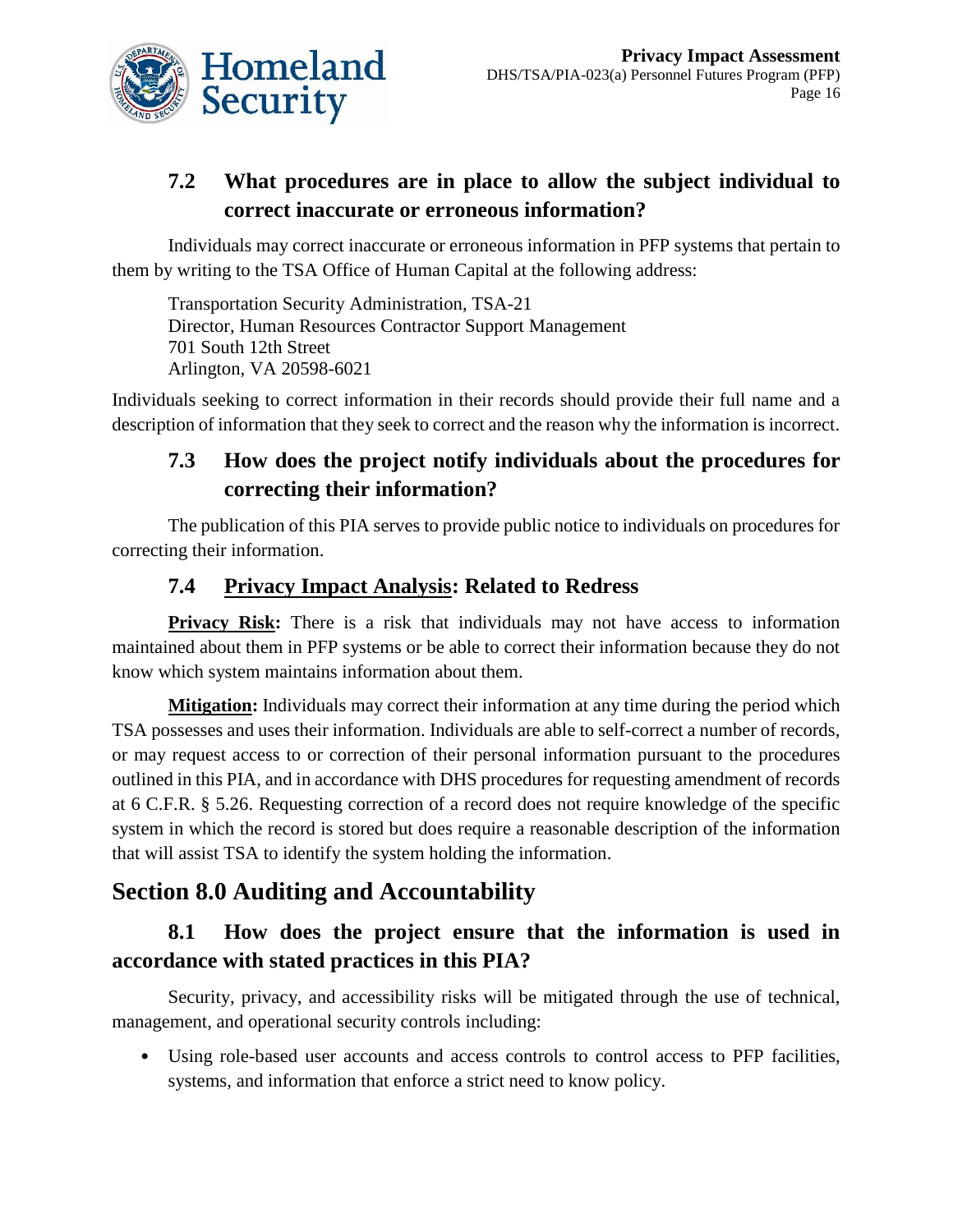

- Securing the transmission and storage of data (e.g., encryption and/or two-factor authentication).
- Providing all government and contract personnel required privacy and IT security training on an annual basis.
- Performing monthly scans on servers that contain PFP data, and sending monthly scan results to the TSA Office of Information Technology/information Assurance Division for review.
- Performing periodic penetration testing, vulnerability scanning, incident response and forensic reviews on PFP systems.
- Establishing interconnections between TSA and non-TSA IT systems only through controlled interfaces and via approved service providers. Controlled interfaces will be accredited at the highest security level of information on the network.

### **8.2 Describe what privacy training is provided to users either generally or specifically relevant to the project.**

All TSA and assigned service provider staff are required to complete DHS Privacy training. Compliance with this training requirement is audited periodically by the Contracting Officer Representative (COR) and TSA Privacy Officer, and failure to complete the training will be reported to the Contracting Officer (CO) or appropriate supervisor for remedial action.

## **8.3 What procedures are in place to determine which users may access the information and how does the project determine who has access?**

Role-based access controls will be used to limit user and administrator access to PFP systems and information based on a need to know to perform official duties. TSA will also implement processes to enforce separation of duties to prevent unauthorized disclosure or modification of information. Adherence to access control policies will be enforced by TSA Information System Security Officers. System auditing and logging will be used to ensure users' compliance with role-based access controls and authorizations.